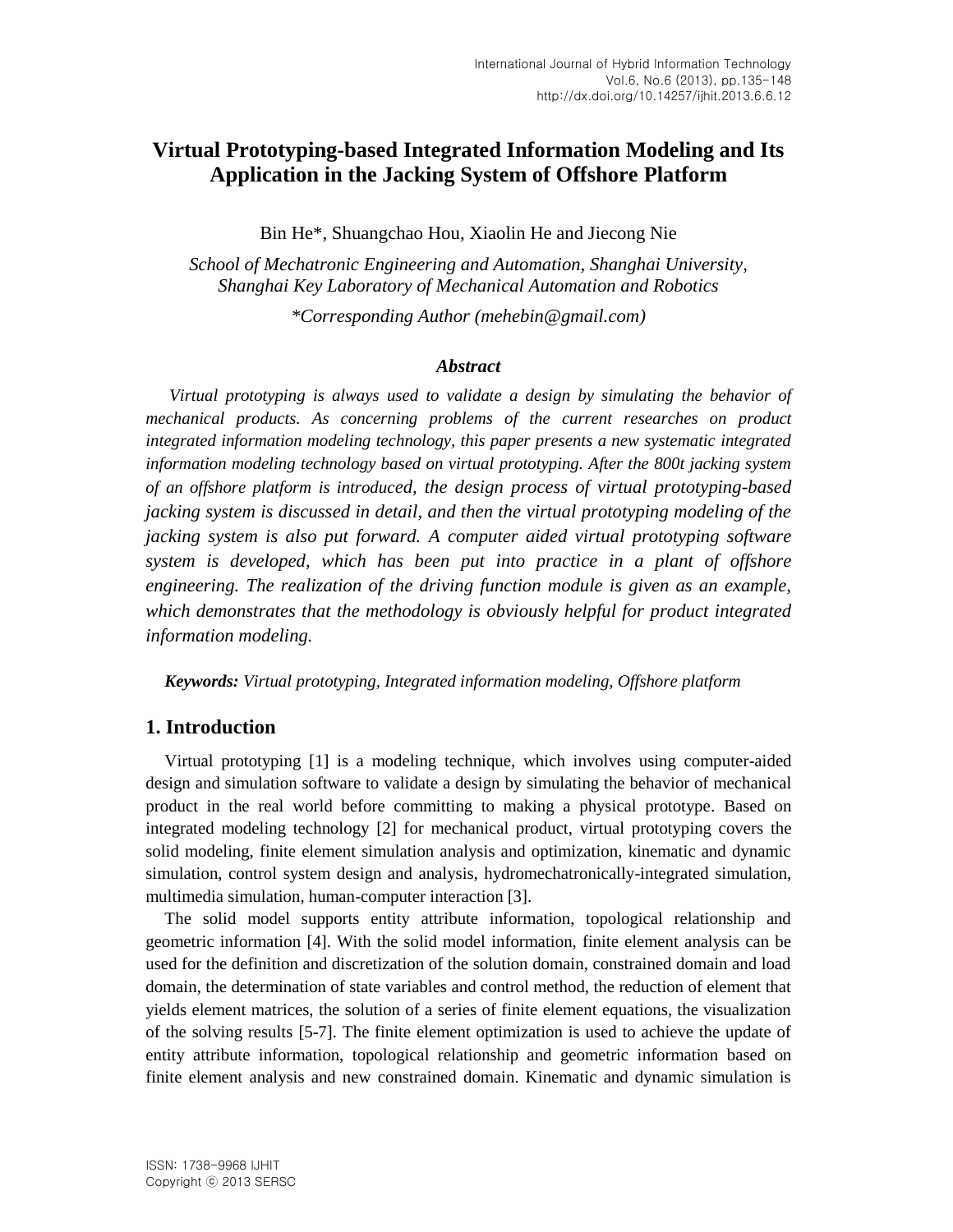used for the solution of linear displacement, angular displacement, linear velocity, angular velocity, linear acceleration, angular acceleration based on the definition of the solution domain, constrained domain and load domain using solid model information. Control system design and analysis is used to control the system by traditional or modern control theory based on the mathematical model, and to simulate the control system by special analysis software. Hydromechatronically-integrated simulation is used for the conversion between the parameters of flow, pressure, velocity, displacement. Multimedia simulation of the solid modeling, finite element analysis and optimization, kinematic and dynamic simulation is fused with text, images, photographs, sounds, animations. Human-computer interaction is used to achieve interacted multimode virtual interaction and collaborative interaction with the solid modeling, finite element simulation analysis and optimization, kinematic and dynamic simulation, control system design and analysis, hydromechatronically -integrated simulation, multimedia simulation and knowledge sharing [8-11].

As the design efficiency can be greatly improved by virtual prototyping-based integrated information modeling, the development of complex product always uses virtual prototyping technology due to its quality, cost, time and service criteria. The design process of offshore engineering equipment is always very complicated and last too long, which involved a variety of product design resource. It is necessary to take advantage of the integrated information modeling system based on virtual prototyping to support the complex product design.

However, the integrated information modeling is the bottleneck of complex mechanical product design. It is so difficult to transfer information modeling based on virtual prototyping into mechanical product design efficiently. It is a crucial issue that how to help designers to do mechanical product design from information based on virtual prototyping, and then ally with these correlative information to mechanical design.

This paper proposes a new systematic integrated information modeling technology based on virtual prototyping for mechanical product. The left part of this paper is organized as follows. Section 2 introduces the offshore platform and the 800t jacking system. In Section 3, the design process of virtual prototyping-based jacking system is discussed in detail. In Section 4, virtual prototyping modeling of the jacking system is proposed. Section 5 concludes this paper.

## **2. Introduction of Jacking System of 800t Offshore Platform**

An offshore platform [12] is a large structure with facilities to drill wells, to extract and process oil and natural gas, and to temporarily store product until it can be brought to shore for refining and marketing. In many cases, the platform contains facilities to house the workforce as well. Depending on the circumstances, the platform may be fixed to the ocean floor, may consist of an artificial island, or may float. Remote subsea wells may also be connected to a platform by flow lines and by umbilical connections. These subsea solutions may consist of one or more subsea wells, or of one or more manifold centers for multiple wells. And in this example, its load is 800t.

The jacking system [13-14] is divided into two types: gear-rack driven jacking system and hydraulic driven jacking system. The 800t jacking system on an offshore platform [15-16] is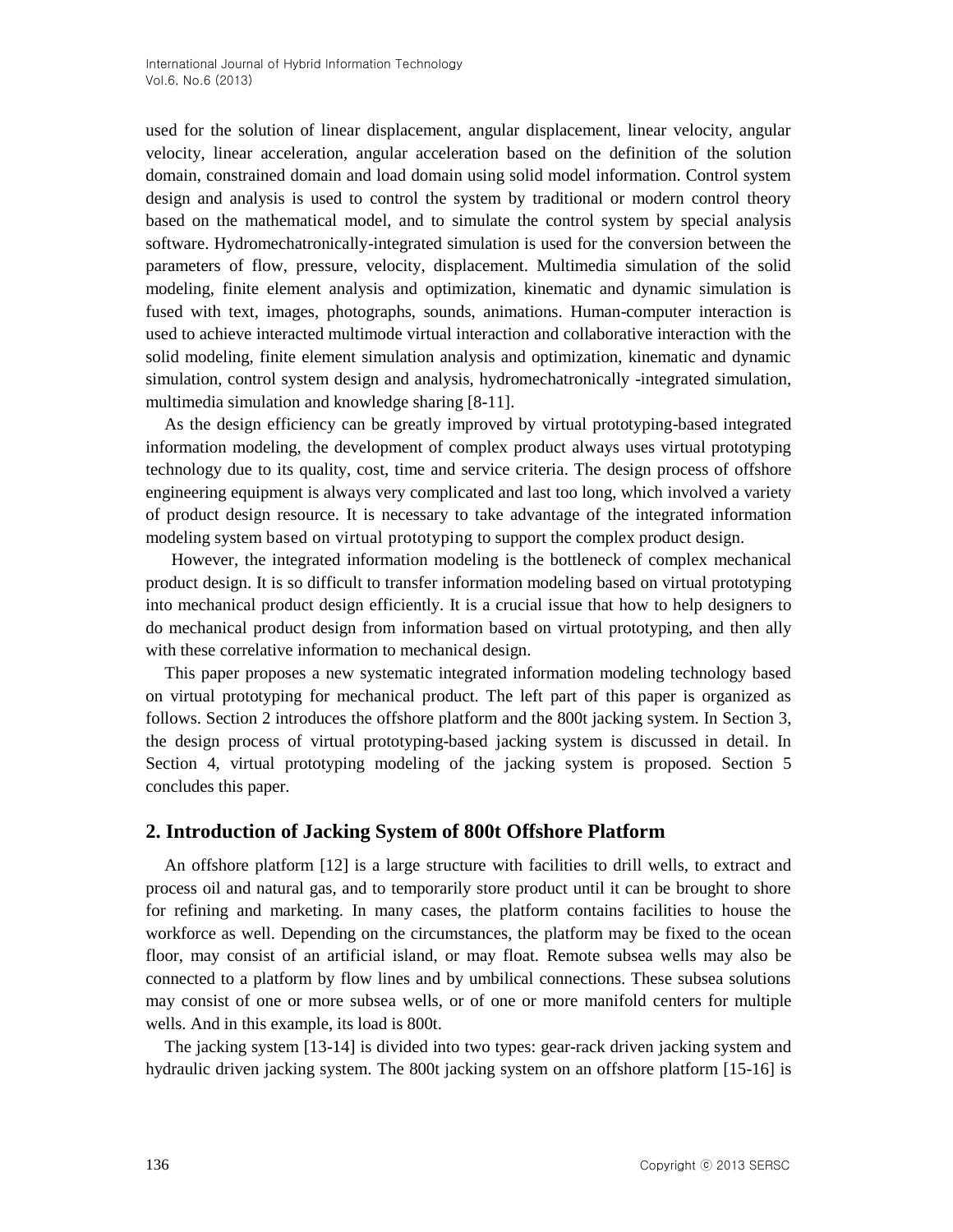composed of four cylindrical legs and jacking mechanisms, including jacking device, locking device, wedge part, guiding device and control system, *etc.* And jacking device is used to achieve lift of the legs with motors driven lifting gears via a reduction gearbox, and the locking device is to ensure the lock of mesh between gear and rack, and the wedge part is to ensure the fixation reliability between platform and legs, and the guiding device is to ensure the guiding role between gear and rack during lifting, and the control system is with variablefrequency motor, brake, the load detecting device of climbing gear. The gear-rack mechanism of jacking system is an important link between platform and legs because of the long-time heavy load.

## **3. Design Process of Virtual Prototyping-based Jacking System**

## **3.1. Functional Model of Virtual Prototyping Integrated Modeling System**

The integrated modeling, whose aim is to achieve fusion and relation with related technologies of the research object, consists of two stages, the first is the modeling process of all relevant data models, the second is the integration of various modeling. The functional model of virtual prototyping integrated modeling system is shown in Figure 1.



**Figure 1. The functional model of virtual prototyping integrated modeling system**

### **3.2. Integrated Design Process Method based on Virtual Prototyping**

Based on the functional requirements and the process of integration method, the design process is shown in Figure 2: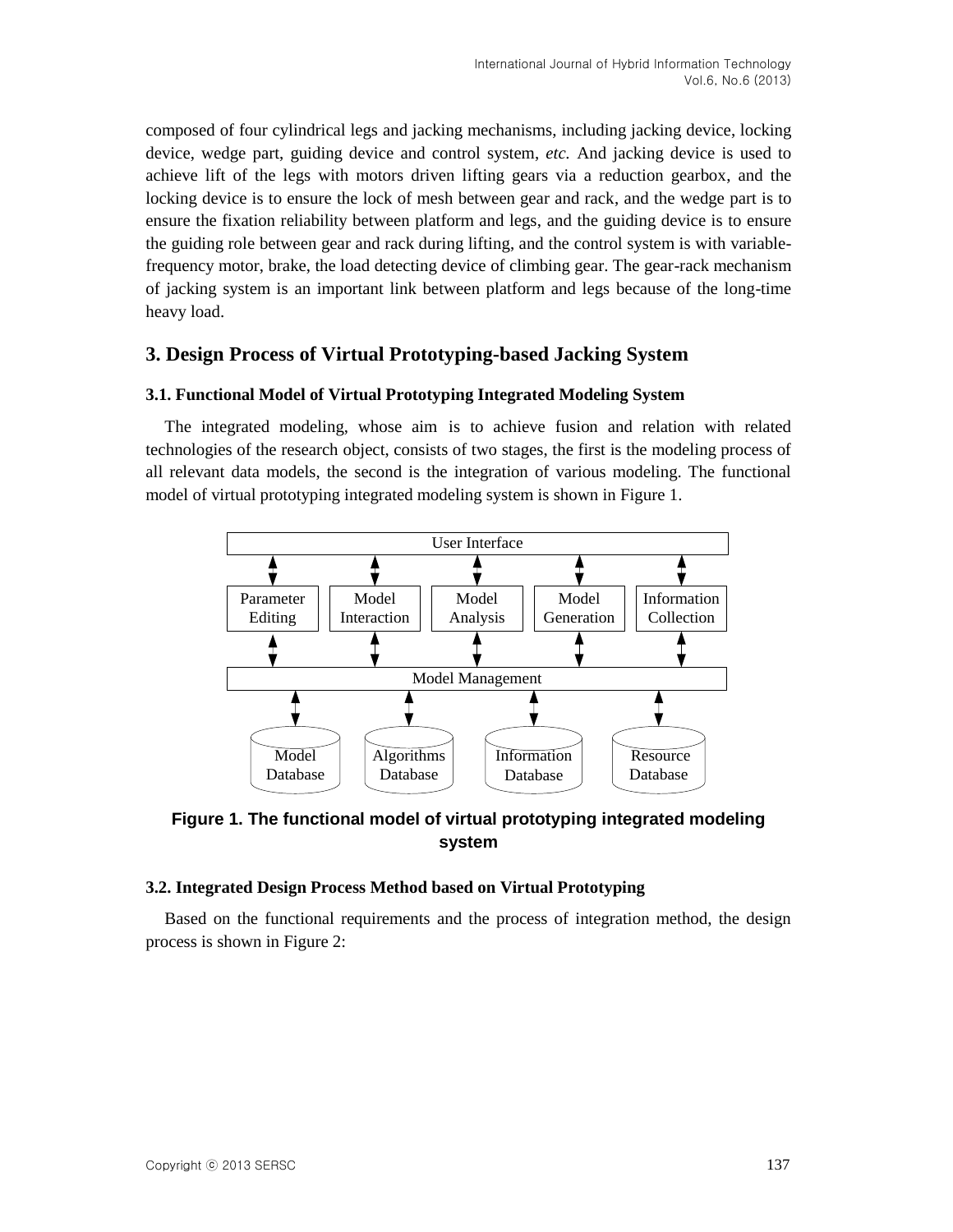

**Figure 2. The overall design process of virtual prototyping for the jacking system**

(1) Determine the software development platform of the virtual prototyping for the jacking system. The selection criteria of the software are general evaluation and degree of maturity.

(2) 3D modeling software is used to establish a 3D model of the jacking system, and then the model is rendered by 3D rendering software for further processing in virtual reality software imported by compatible formats.

(3) Finite element simulation of the critical components in the jacking system via finite element analysis software is used to get videos of the stress and strain, and then import the videos into virtual reality software.

(4) Kinematic and dynamic simulation of the critical components in the jacking system is used to get information about the velocity and displacement, and then import the information into virtual reality software.

(5) Control system design and analysis is used to establish a mathematical model for mathematical parameters, and then import parameters into virtual reality software.

(6) Hydromechatronically-integrated simulation is used for the conversion function between the parameters of flow, pressure, velocity, displacement, and then import parameters into virtual reality software.

(7) The other technologies of virtual prototyping are used to simulate the critical components in the jacking system for relevant information, and then import the information into virtual reality software.

(8) The behavioral model, motion model and interactive model of virtual objects are built by the virtual reality software to achieve the function of integrated simulation.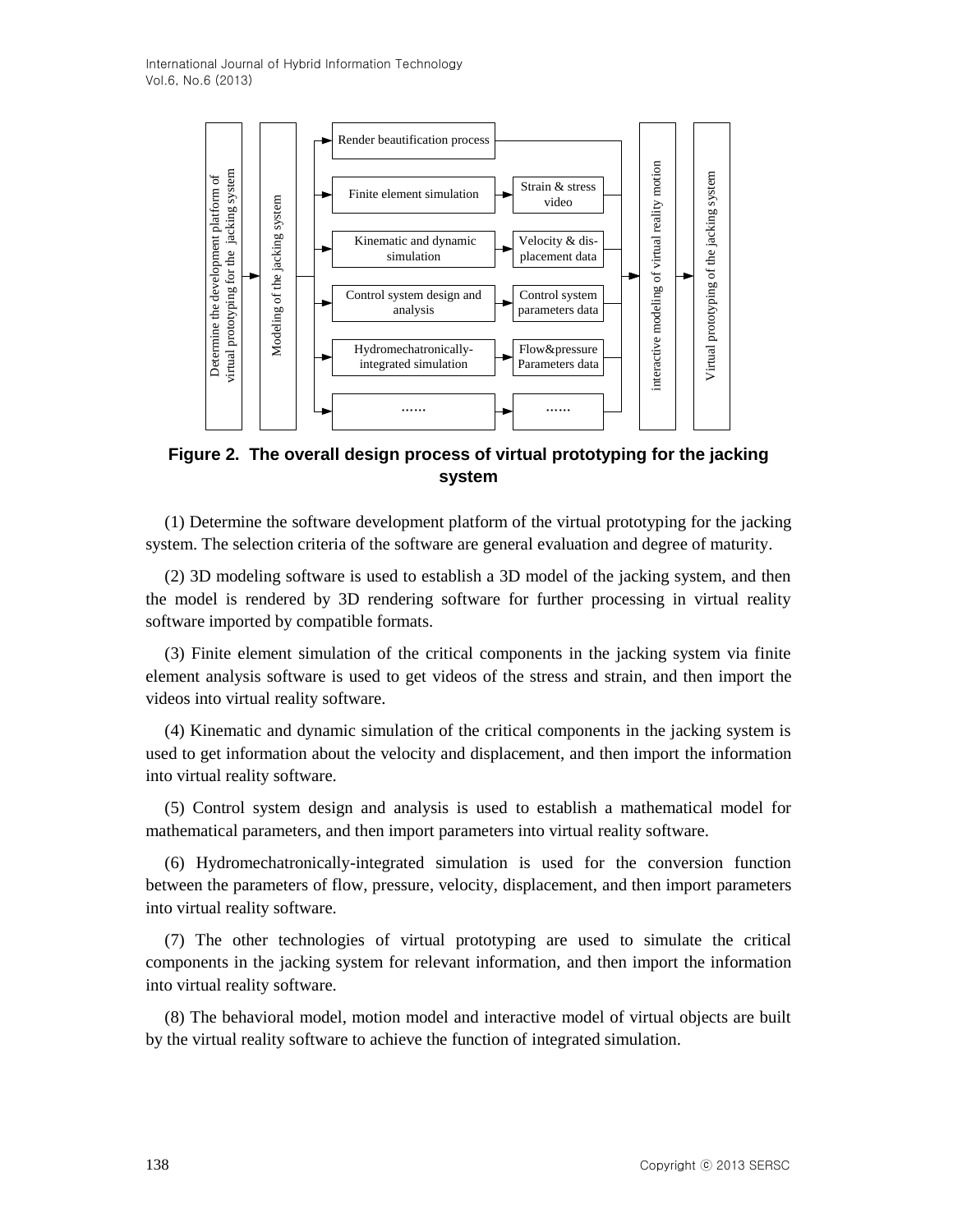#### **3.3. Integrated Modeling Technology based on Virtual Prototyping**

Figure 3 is the procedure of integrated modeling for the virtual prototyping. The virtual prototyping is modeled with four steps:



### **Figure 3. The procedure of integrated modeling for the virtual prototyping**

(1) Build a 3D model on a research object to get model data.

(2) Get the information about constraining force, constraining displacement, stress, strain and the update of the entity attribute information, topological relationship and geometric information. In the design and analysis of the control system, the mathematical model is built to analysis parameters of the model, and the hydromechatronically-integrated simulation is used for the conversion between the parameters of flow, pressure, velocity, displacement.

(3) The multimedia simulation of the solid modeling, finite element analysis and optimization, kinematic and dynamic simulation is fused with text, images, photographs, sounds, animations.

(4) The human-computer interaction is used to achieve interacted multimode virtual interaction and collaborative interaction with the solid modeling, finite element simulation analysis and optimization, kinematic and dynamic simulation, control system design and analysis, hydromechatronically-integrated simulation, multimedia simulation.

## **4. Virtual Prototyping Modeling of the Jacking system**

#### **4.1. Virtual Prototyping of the Jacking system**

The interface planning of virtual prototyping for the jacking system is based on the function of virtual prototyping, consisting of five sub-modules including operating instructions, the jacking system introduction, self-jacking presentation, finite element analysis video, system reset, as shown in Figure 4.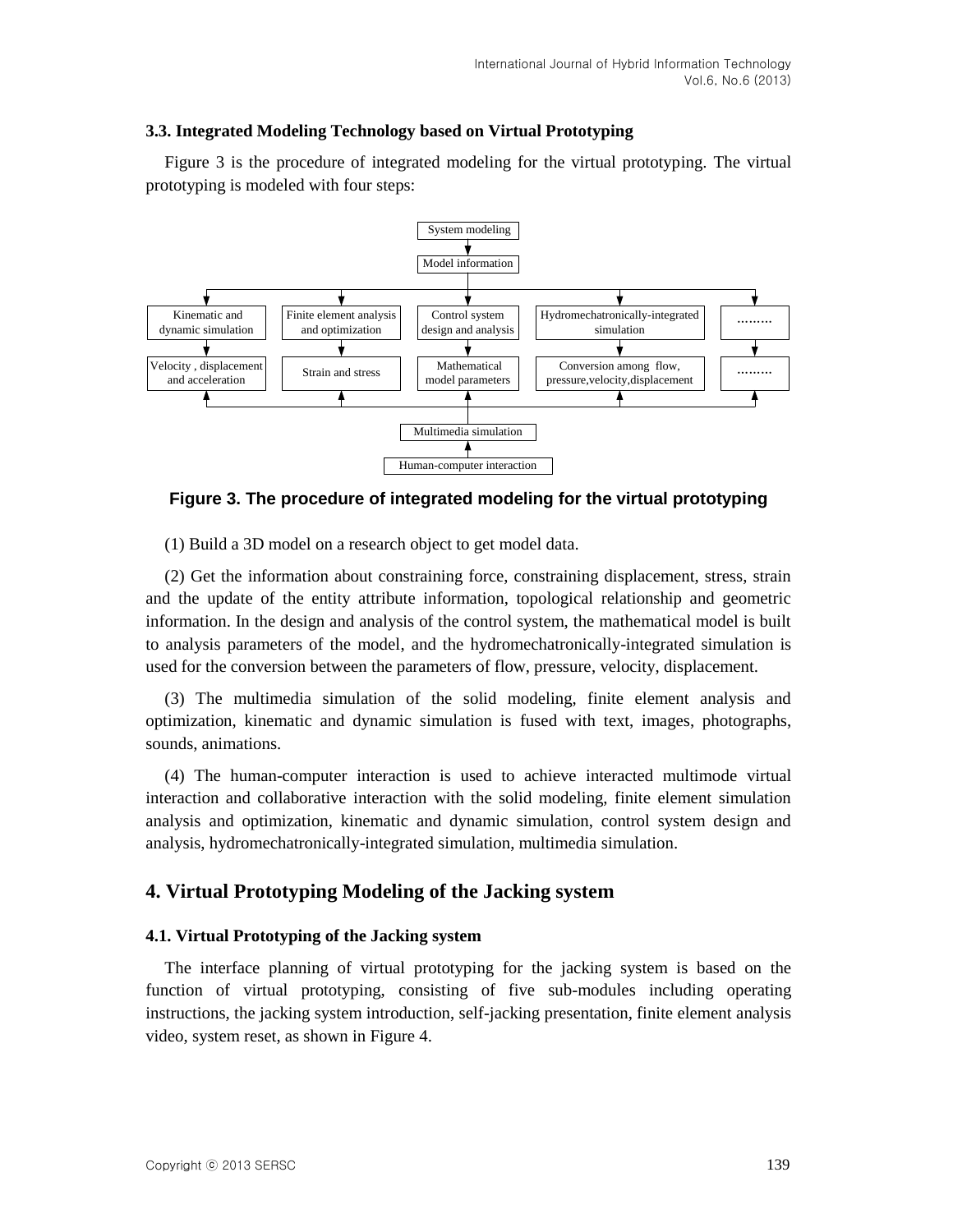International Journal of Hybrid Information Technology Vol.6, No.6 (2013)



**Figure 4. The modules of virtual prototyping for the jacking system**

1) Operating instructions: It's shown as figures to introduce functions of all buttons in the interface and operation considerations.

2) Jacking system introduction: The composition of the jacking system, the structure and function of each sub-module are shown as figures.

3) Self-jacking presentation: The whole processes of driving piles, hoisting, landing, pile pulling are presented in the virtual prototyping.

4) Finite element analysis video: The change of stress and stress distribution because of the load from zero to the maximum in the meshing between gear and rack.

5) System reset: It's for system initialization to reset to the state that has no operation.



The software developed in Virtools [17] is shown in Figure 5.

**Figure 5. The software interface of virtual prototyping of 800t jacking system of offshore platform**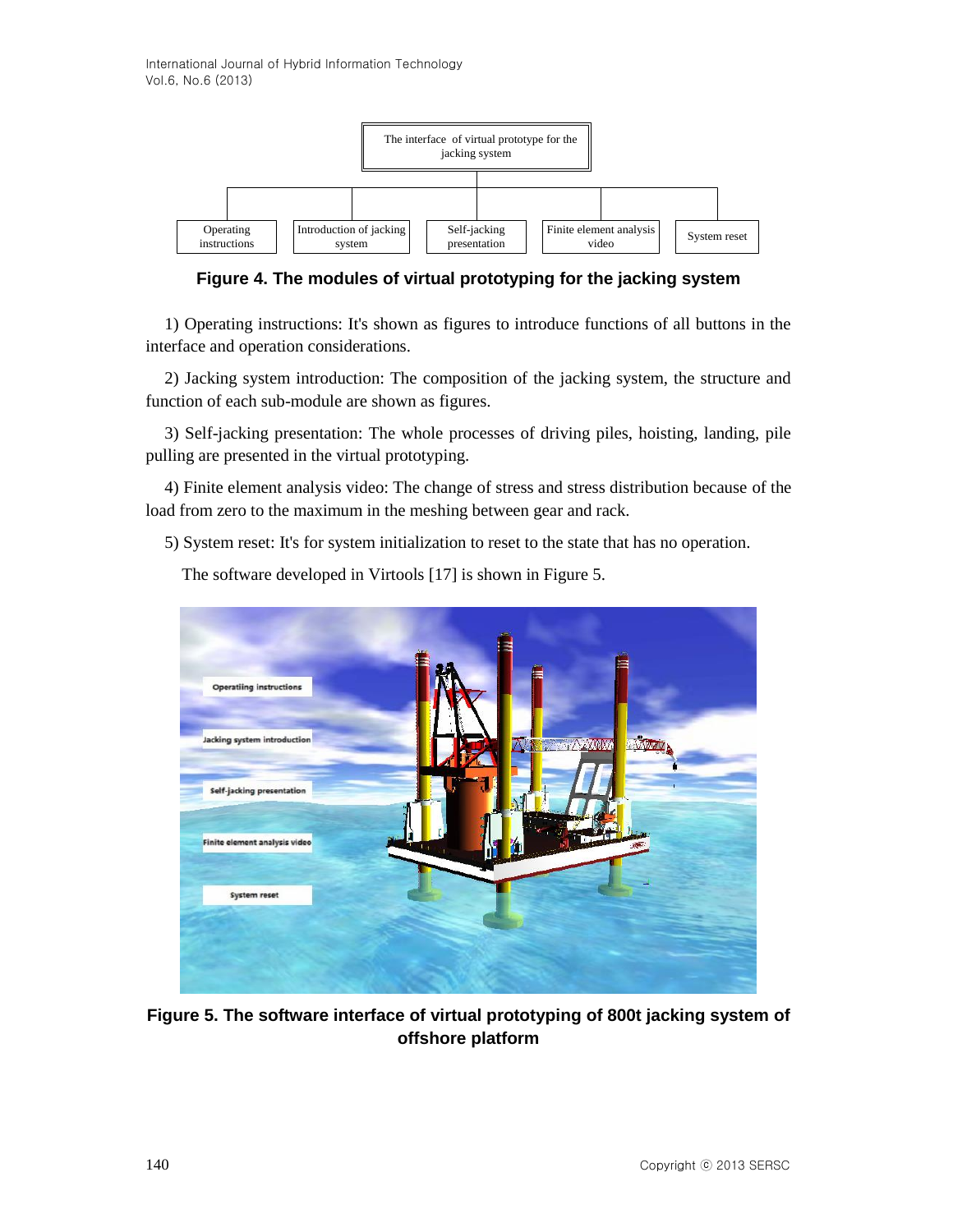#### **4.2. Realization Principle of the Virtual Prototyping**

The realization is based on the principle that the corresponding module information is displayed when the corresponding system module displays, and the other modules are restrained to avoid conflict between modules. The realization principle of the virtual prototyping of the jacking system is shown in Figure 6.



**Figure 6. The realization principle of the virtual prototyping for the jacking system**

#### **4.3. Realization of Driving Function of the Typical Modules**

Because of the multi-module of the virtual prototyping, finite element video module and self-jacking presentation module are chosen to introduce driving function.

#### **4.3.1. Realization of Driving Function in Finite Element Video Module:**

1) There are two carriers in Virtools to realize display of finite element video: in the first method, screen carrier is used, while in the second method, 2D Frames are built with materials and textures as the carrier that is used here. And there are two methods for video processing: the first one is that target video is spitted into image sequence frames to show as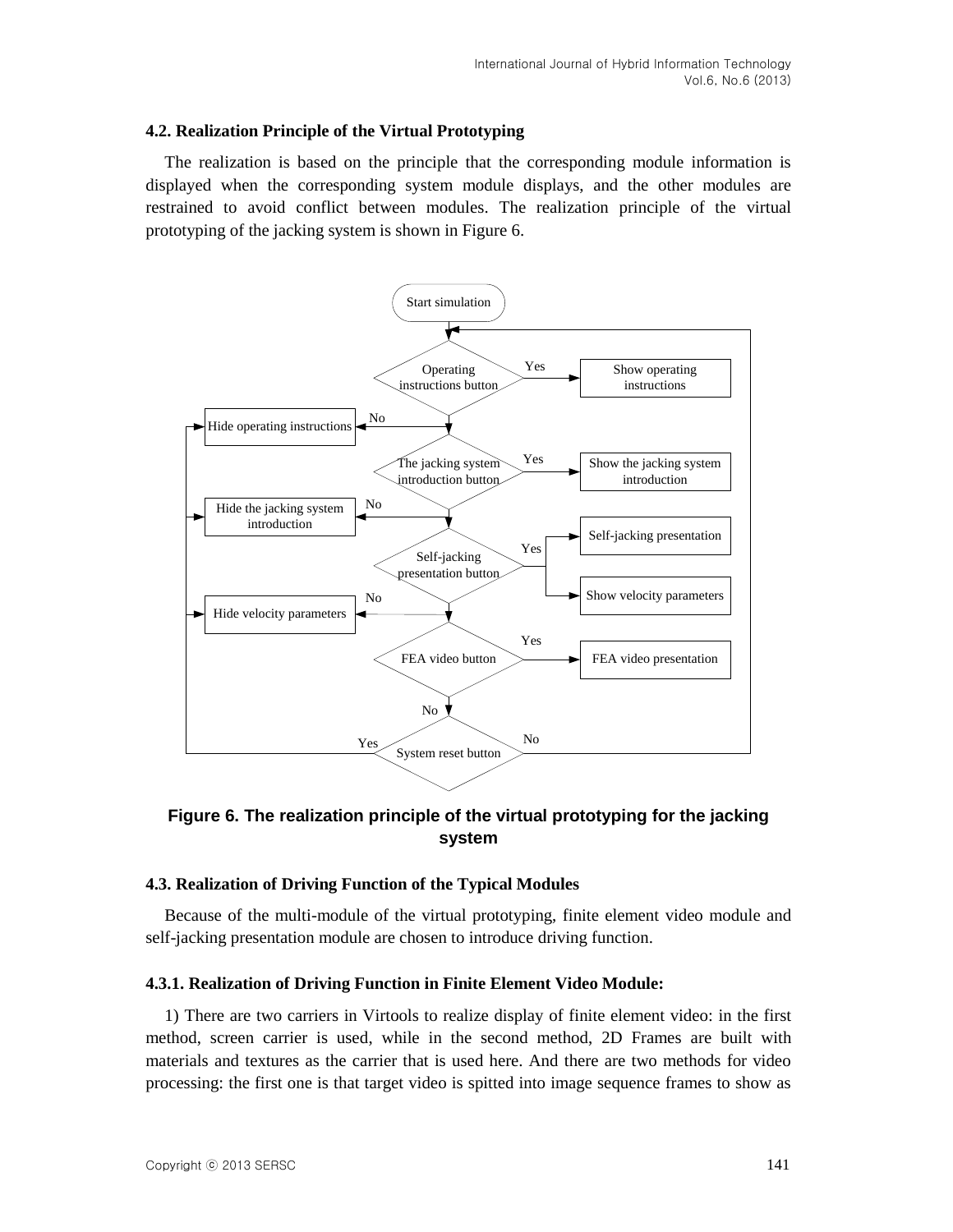the texture with a fixed interval of time by "Movie Player" building block; the second one is that the video file (avi format) is played by "Video Player" building block which is used here shown in Figure 7.

| <b>Input Options</b>                                      | <b>Playing Options</b> | <b>Video Features</b>                                             |           |
|-----------------------------------------------------------|------------------------|-------------------------------------------------------------------|-----------|
| Type:<br>File<br>$\overline{\phantom{a}}$                 | $\blacksquare$ Loop    | Duration:                                                         | <b>NA</b> |
| gear-rack.avi<br>File:<br>$\ddotsc$                       | <b>Start Time:</b>     | $\circ$<br>$mn = 0$<br>$s = 0$<br>ms<br>Size:                     | <b>NA</b> |
| Save Options: Global settings<br>$\overline{\phantom{a}}$ | <b>Stop Time:</b>      | $s = 0$<br>mm <sub>0</sub><br>$\circ$<br>ms<br><b>Frame Rate:</b> | NA FPS    |
|                                                           | <b>Speed Factor:</b>   | 1.000                                                             |           |
| <b>Output Options</b>                                     |                        |                                                                   |           |
| Type:<br>Texture<br>▼                                     | <b>Audio Options</b>   | <b>Sound Features</b>                                             |           |
| Video Tex<br>Texture: $\mathbb{H}$                        | 图 Enable Audio         | <b>Channel Count:</b>                                             | <b>NA</b> |
| <b>Best Video Format</b>                                  |                        | 1.000                                                             | NA Hz     |
| <b>M</b> Non Pow2 Conditional Texture                     | Gain: 0                | <b>Sampling Rate</b>                                              |           |
|                                                           | Pan:<br>-1             | $-1.000$<br><b>Sampling Size:</b>                                 | NA Bits   |

**Figure 7. Settings of video processing**

## 2) Driving Principle of Finite Element Video Module

The finite element video module is realized by the combination of "Push Button", "Send Message", "Switch On Message" building blocks (BB). And "Push Button" BB is the trigger to finite element module drive, when it's triggered, the message "gear-rack" is sent by "Send Message" BB to the level and got by "Switch On Message" BB in level to load the finite element video by the setting up parameters, otherwise the other corresponding response is triggered. The driving principle of finite element video module is shown in Figure 8.



**Figure 8. The driving principle of finite element video module**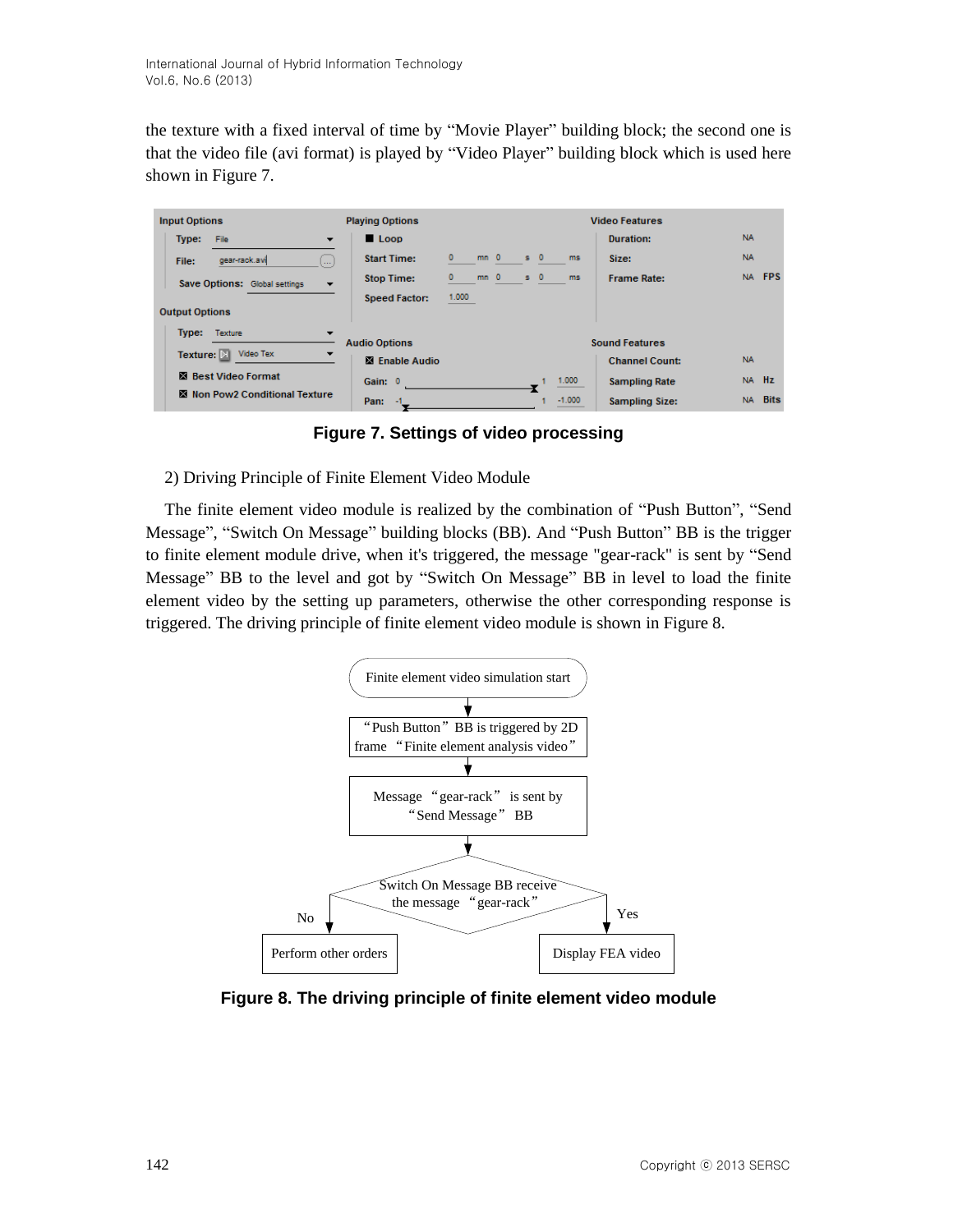#### **4.3.2. Realization of Driving Function in Self-jacking Presentation Module**

1) Self-jacking presentation with the processes of pile driving, hoisting, landing, pile pulling is with some time delay.

And "Push Button" BB is the trigger to self-jacking presentation module drive, when it's triggered, the message "selfjacking" is sent by Send Message BB to the level and got by "Wait Message" BB in level to start self-jacking presentation by the setting up parameters, otherwise the other corresponding response is triggered. And "Translate" BB is used to control locking and deblocking of the locking device, "Rotate" BB is used for the rotation of the lifting gears, "Set Texture" BB is used to display the motion velocities of gears and legs. The sequential motions of the self-jacking presentation are shown respectively in Figure 9, Figure 10, Figure 11, Figure 12.



**Figure 9. The simulation process of driving piles**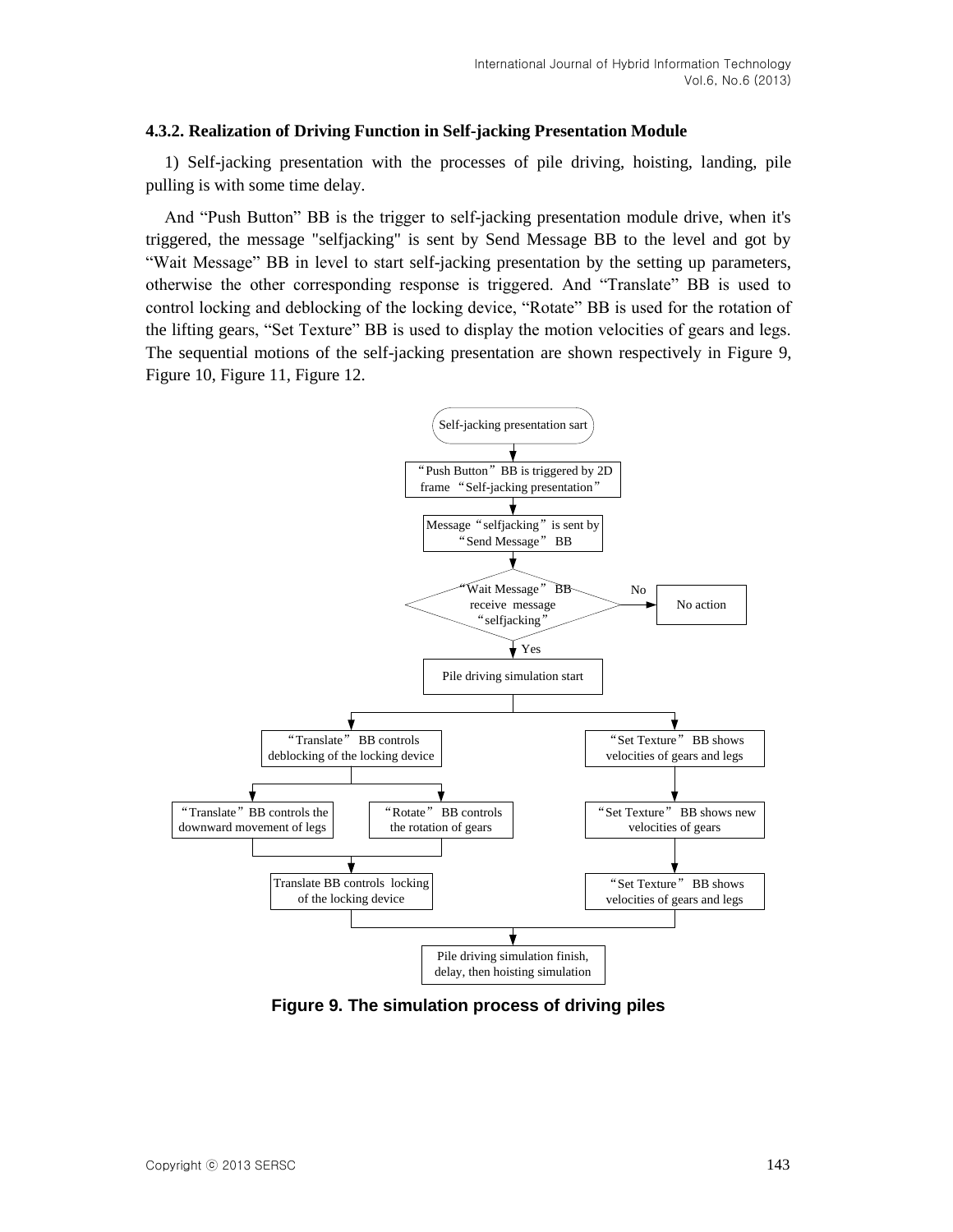

**Figure 10. The simulation process of hoisting**



**Figure 11. The simulation process of landing**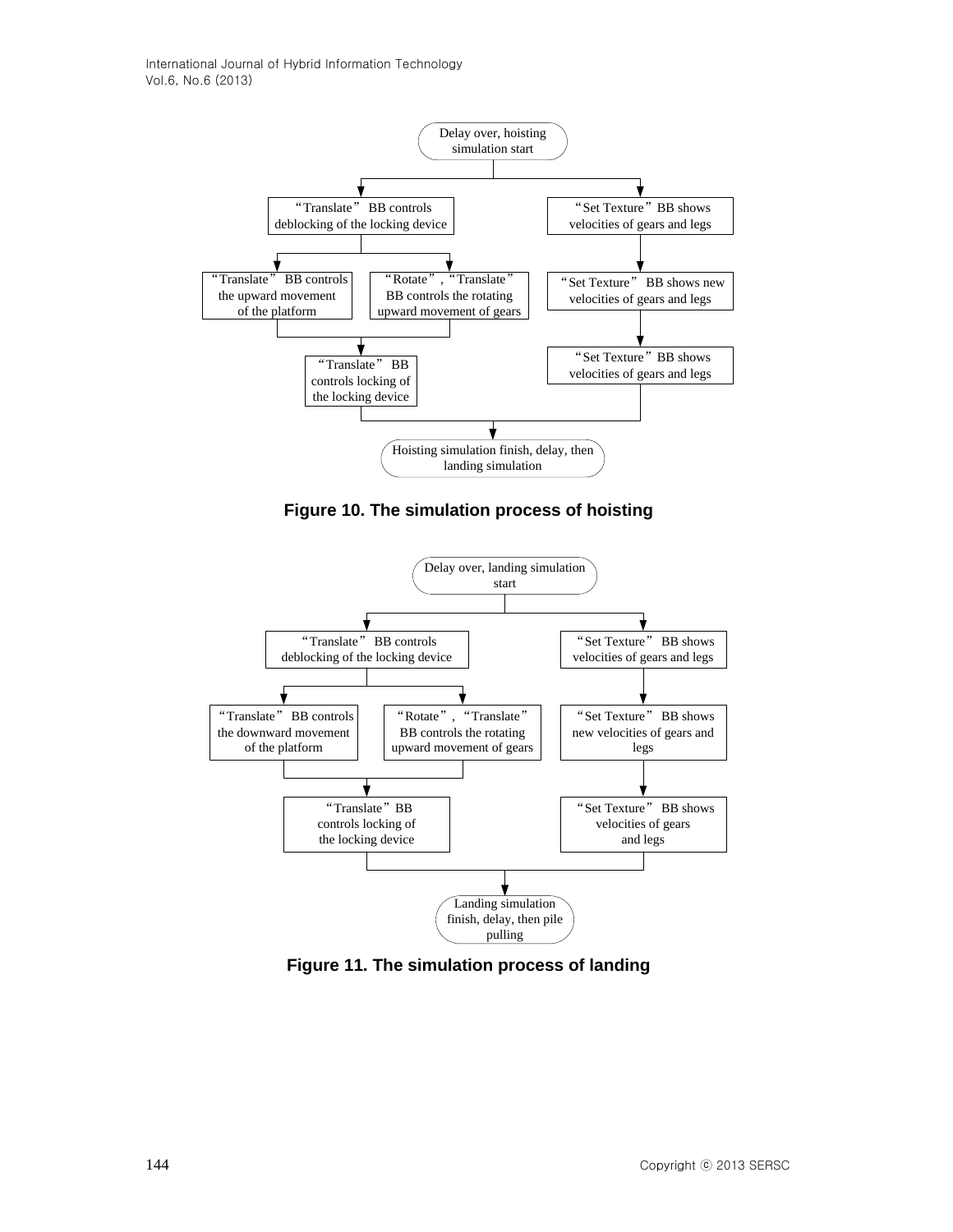International Journal of Hybrid Information Technology Vol.6, No.6 (2013)



**Figure 12. The simulation process of pile pulling**

2) The velocities display of the critical components during the self-jacking simulation

Combined with the motion state of gears and legs above, the rotation velocity of gears and the translation velocity of legs can be expressed by three combinations, which is shown in Figure 13.

![](_page_10_Picture_5.jpeg)

**Figure 13. Parameter combinations to velocities of gears and legs**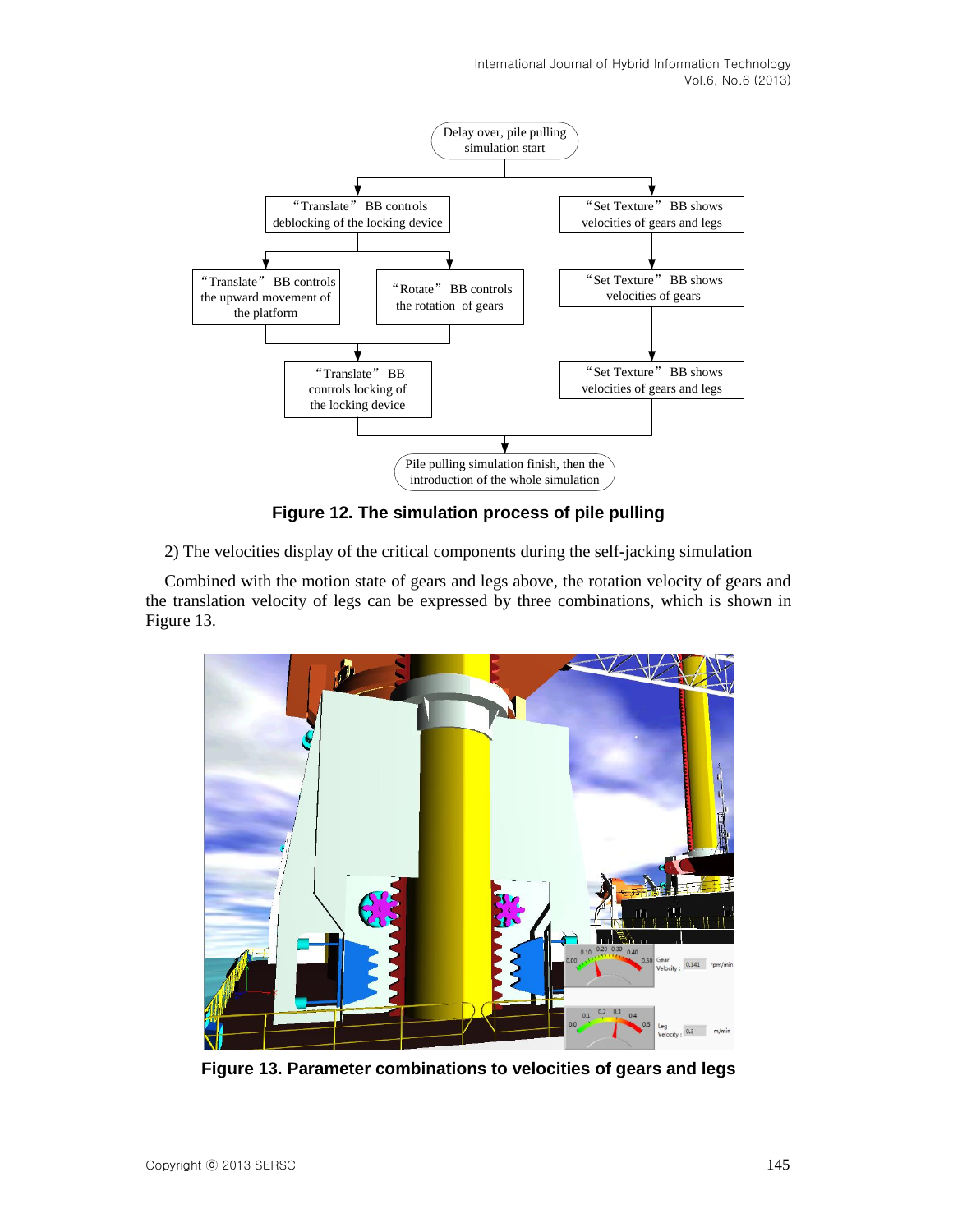3) The finite element simulation video display of the critical components during the selfjacking simulation is shown in Figure 14.

![](_page_11_Picture_2.jpeg)

**Figure 14 Finite element simulation video of gears and legs**

## **5. Conclusion**

As concerning problems of the current researches on integrated information modeling technology, this paper presents a new systematic integrated information modeling based on virtual prototyping. After the jacking system of an 800t offshore platform is introduced, and the functional model of virtual prototyping integrated modeling system is proposed. The integrated design process method based on virtual prototyping is also discussed in detail. The integrated modeling technology based on virtual prototyping is then put forward with the introduction of virtual prototyping of the jacking system. The realization principle of the virtual prototyping is also discussed in detail. A computer aided virtual prototyping software system is then developed, which has been put into practice in a plant of offshore engineering. The realization of driving function is given as a typical module example, which demonstrates that the methodology is obviously helpful for integrated information modeling.

# **Acknowledgements**

The authors are grateful to Shanghai Science and Technology Commission Project (no. 11dz1120302), and Innovative Foundation of Shanghai University.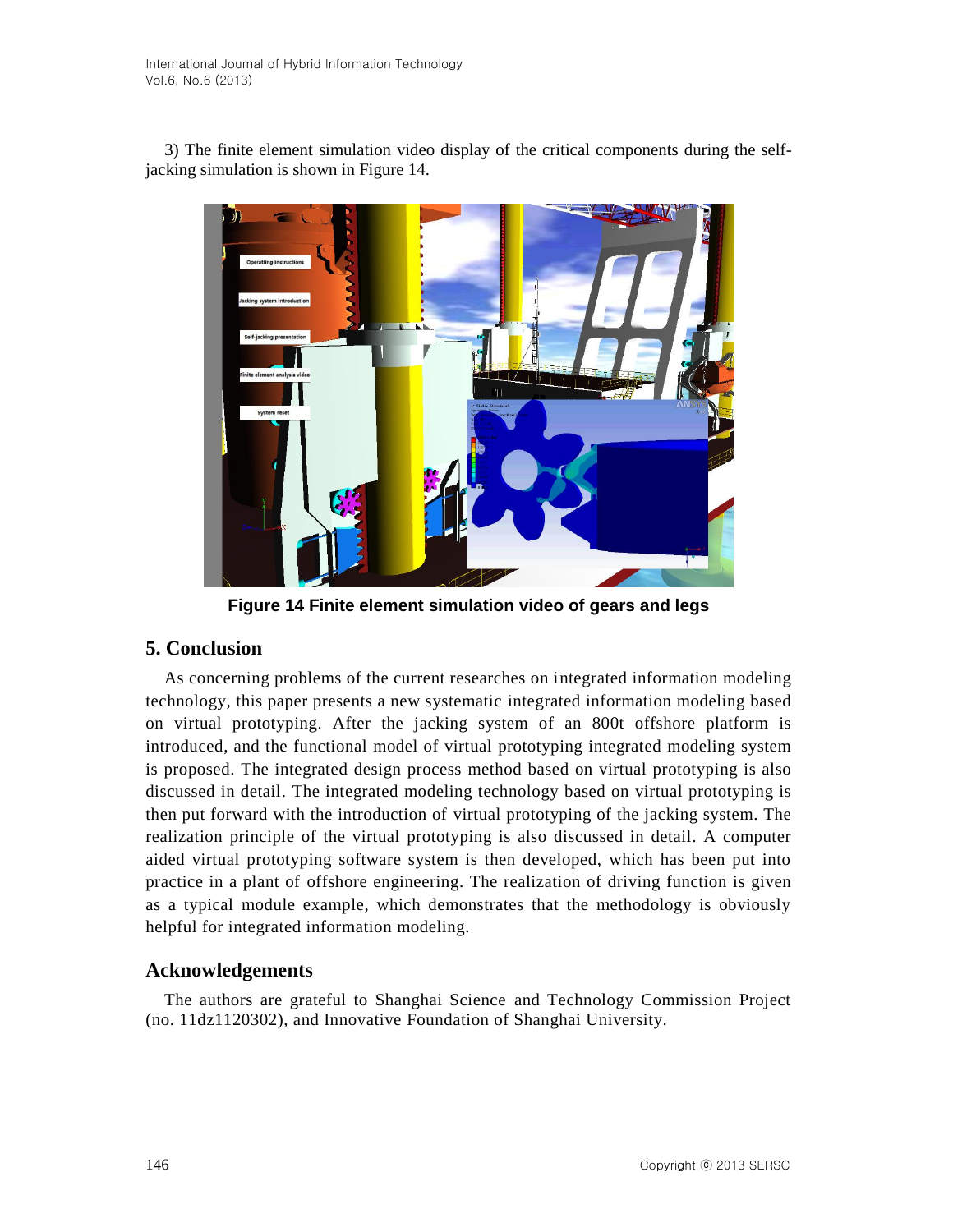### **References**

- [1] M. Bordegoni and C. Rizzi, "Innovation in Product Design: From CAD to Virtual Prototyping", Springer **(2011)**.
- [2] H. A. Nabwey and M. S. El-Paoumy, "An Integrated Methodology of Rough Set Theory and Grey System for Extracting Decision Rules", International Journal of Hybrid Information Technology, vol. 6, no. 1, **(2013)**, pp. 57-65.
- [3] M. Karkee, B. L. Steward, A G. Kelkar and Z. T. Kemp, "Modeling and real-time simulation architectures for virtual prototyping of off-road vehicles", Virtual Reality, vol. 15, no. 1, **(2011)**, pp. 83-96.
- [4] B. He, X. L. He, L. Z. Han and Y. Z. Tian, "Working space analysis and simulation of modular service robot arm based on Monte Carlo method", Applied Mechanics and Materials, vol. 34-35, **(2010)**, pp. 1104-1108.
- [5] V. Srinivasan, "An integration framework for product lifecycle management", Computer Aided Design, vol. 43, **(2011)**, pp. 464-478.
- [6] V. K. Janardanan, M. Adithan and P. Radhakrishnan, "Collaborative product structure management for assembly modeling," Computer in Industry, vol. 59, **(2008)**, pp. 820-832.
- [7] S. Q. Zhou, K. S. Chinb and P. K. D. V. Yarlagaddaa, "Internet-based intensive product design platform for product design", Knowledge.-based Systems, vol. 16, **(2003)**, pp. 7-15.
- [8] H. Kim, H. S. Kim and J. H. Lee, "A framework for sharing product information across enterprises", International Journal of Advanced Manufacture Technology, vol. 5-6, **(2006)**, pp. 610-618.
- [9] K. Rodriguez and A. Ashaab, "A Knowledge web-based system architecture for collaborative product development", Computers in Industry, vol. 56, **(2005)**, pp. 125-140.
- [10] W. Q. Qwaider, "Integrated of knowledge management and E-Learning system", International Journal of Hybrid Information Technology, vol. 4, no. 4, **(2011)**, pp. 59-70.
- [11] T. Tomiyama, T. Kiriyama, H. Takeda, D. Y. Xue and H. Yoshikawa, "Metamodel: A Key to Intelligent CAD Systems", Research in Engineering Design, vol. 1, **(1989)**, pp. 19-34.
- [12] http://en.wikipedia.org/wiki/Oil\_platform.
- [13] B. He, J. T. Cao, X. L. He, Z. X. Jin and M. L. Fang, "Lifting platform in jack-up offshore platform based on virtual prototyping", Applied Mechanics and Materials, vol. 198-199, **(2012)**, pp. 154-157.
- [14] M. S. Williams, R. S. G. Thompson and G. T. Houlsb, "A parametric study of the non-linear dynamic behaviour of an offshore jack-up unit", Engineering Structures, vol. 21, no. 5, **(1999)**, pp. 383-394.
- [15] H. Yu, X. Y. Li and S. G. Yang, "Dynamic analysis method of offshore jack-up platforms in regular and random waves", Journal of Marine Science And Application, vol. 1, no. 1, **(2012)**, pp. 111-118.
- [16] N. Spidsoe and D. Karunakaran, "Nonlinear dynamic behaviour of jack-up platforms", Marine Structures, vol. 9, no. 1, **(1996)**, pp. 71-100.
- [17] http://www.virtools.com.